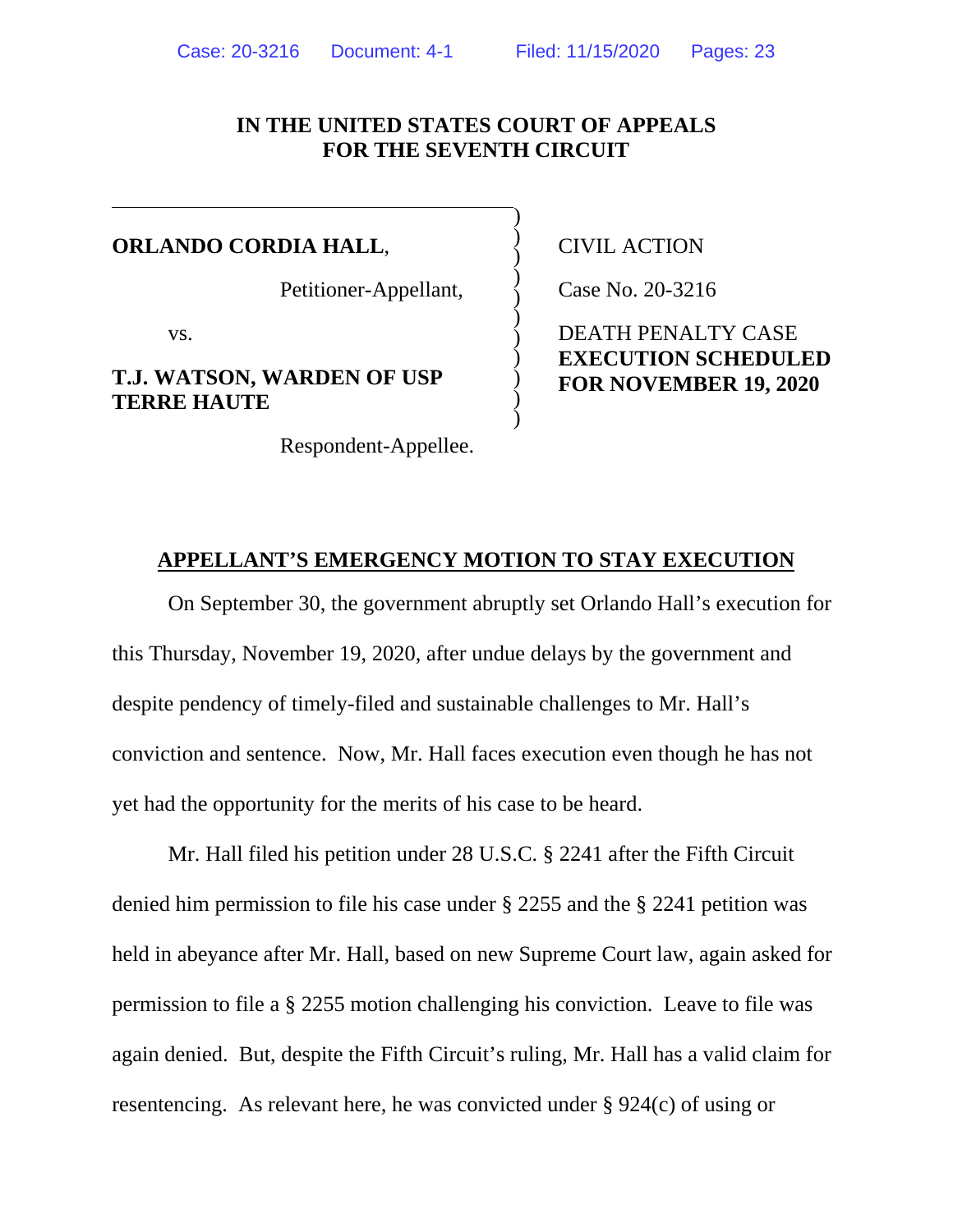possessing a firearm in connection with a crime of violence—namely, federal kidnapping in violation of 18 U.S.C. § 1201(a). However, as this Court found in *United States v. Jenkins*, 849 F.3d 390, 394 (7th Cir. 2017), kidnapping under § 1201(a) is not a crime of violence for the purposes of a § 924(c) conviction. Because his § 924(c) conviction was improperly founded, Mr. Hall is entitled to resentencing.

To execute Mr. Hall pending the resolution of his claims would be to deny him constitutional process. Mr. Hall respectfully asks the Court to enter an emergency stay of his execution pending the resolution of the present appeal.<sup>1</sup>

<sup>&</sup>lt;sup>1</sup> As required by Seventh Circuit Rule  $22(h)(3)(ii)$  and (iv), the following documents are exhibits to this motion included in the concurrently-filed Supplemental Appendix: Petition for writ of Habeas Corpus pursuant to 28 U.S.C. § 2241 (Ex. C); Government's motion to dismiss the petition (Ex. D); Mr. Hall's response to the motion to dismiss and motion for a stay of execution (Ex. E); Government's reply in support of its motion to dismiss and response in opposition to the motion to stay (Ex. F); Mr. Hall's reply in support of his motion to dismiss (Ex. G); Fifth Circuit decision on Mr. Hall's direct appeal (Ex. H); Fifth Circuit orders denying Mr. Hall's 28 U.S.C. § 2255 petition and application for certificate of appealability (Ex. I); and Fifth Circuit's opinion denying his request for permission to file a successive 28 U.S.C. § 2255 petition. Additionally, in connection with his appeal of the Southern District of Indiana's judgment, Mr. Hall has filed the district court's final judgment and order dismissing the petition (Ex. A) and the Fifth Circuit's order denying as moot the movant's request for stay of execution (Ex. B). A certificate of appealability (COA) is not attached per Circuit Rule 22(h)(3)(i) because the appeal is from a § 2241 petition, which has is no COA requirement. *See* 28 U.S.C. § 2253(c)(1)(A)-(B) (requiring a COA for habeas proceedings challenging state court convictions and final orders in § 2255 proceedings); 7th Cir. R. 22(h) (requiring attachment of COA to a stay of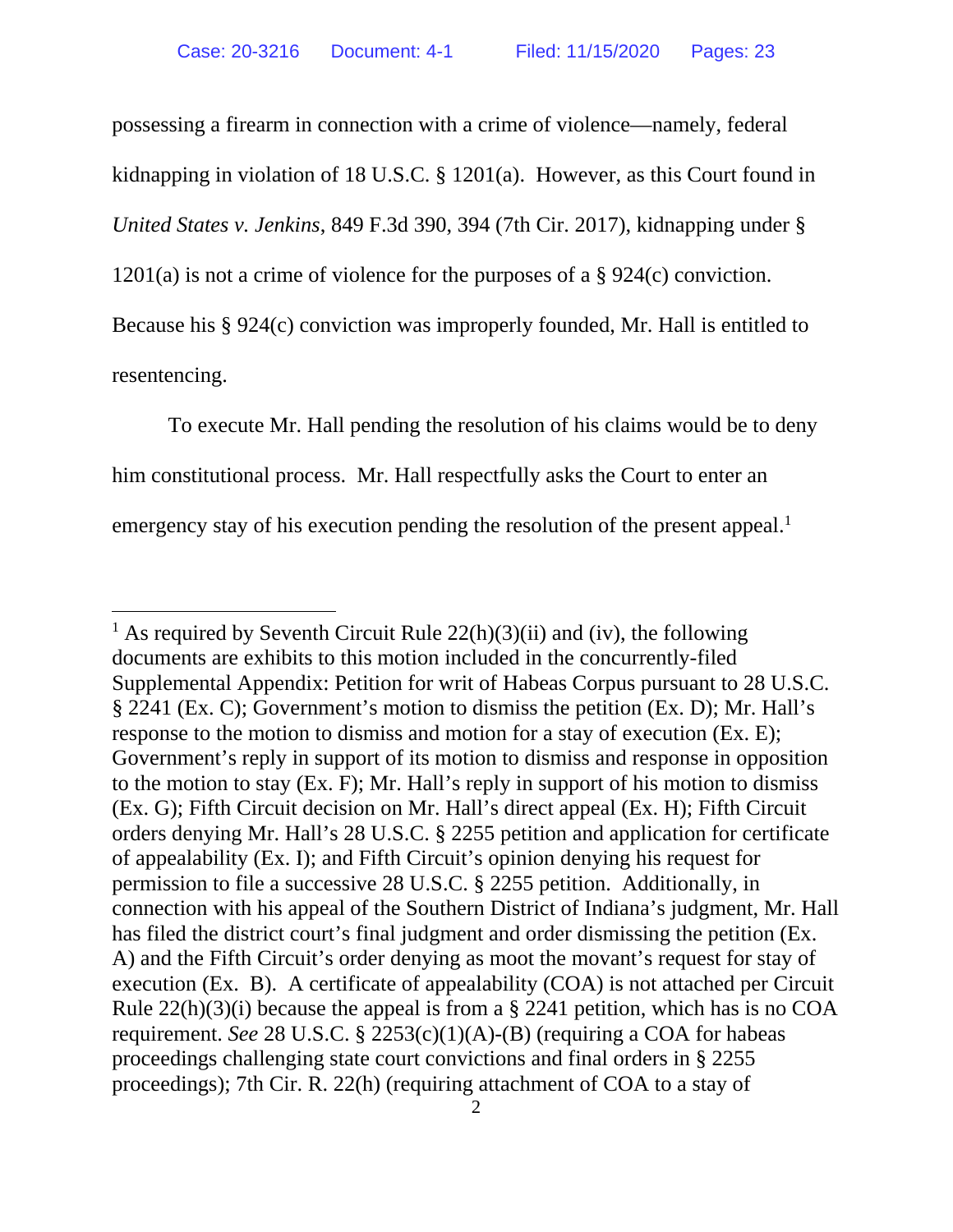Because the execution is scheduled for November 19, 2020, Mr. Hall further requests that the Court order the government to reply to this emergency motion by close of business on Monday, November 16, 2020, or at a time shortly thereafter that the Court deems appropriate.

### **BACKGROUND**

#### A. **Conviction, Sentence, and Direct Appeal**

As relevant here, Mr. Hall was convicted of one count of kidnapping, 18 U.S.C. § 1201(a), and one count of carrying or using a firearm in connection with a crime of violence, 18 U.S.C. § 924(c). Dkt. 1 at 3. The kidnapping count served as the sole predicate for Mr. Hall's § 924(c) conviction. Dkt. 1-3 at 17 (instructing the jury that it could only convict Mr. Hall under § 924(c) if it also convicted him "of interstate kidnapping as alleged in Count One of the Indictment").

Congress defined kidnapping as "unlawfully seiz[ing], confin[ing], inveigl[ing], decoy[ing], kidnap[ping], abuct[ing], or carry[ing] away" the victim and, as relevant here, traveling across state lines. 18 U.S.C. § 1201(a)(1). It made the death penalty available "if the death of *any* person results." *Id.* §

execution or, in the alternative, an explanation for why the COA is not attached); Fed. R. App. P. 22.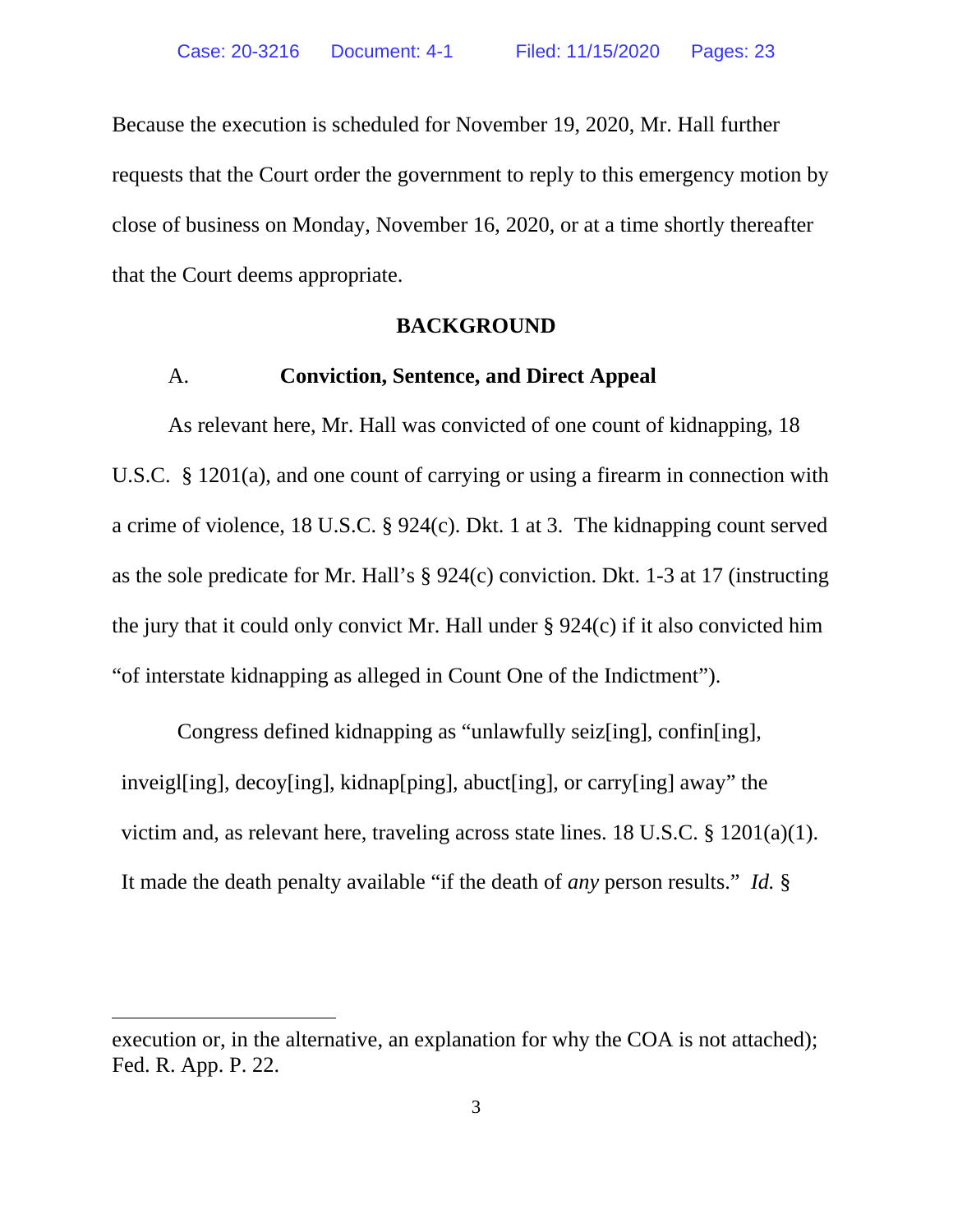1201(a)(5) (emphasis added); *see also* Dkt. 1-3 at 21 (instructing the jury that it must find that "the death of Lisa Rene resulted").

On direct appeal, the Fifth Circuit affirmed Mr. Hall's convictions and concluded that the government was not required to prove any *mens rea* element with respect to the "resulting in death" sentencing qualifier. *United States v. Hall*, 152 F.3d 381, 416–17 (5th Cir. 1998). On the contrary, the court concluded, Mr. Hall could properly be convicted of a kidnapping "resulting in death" "regardless of [his] mental state . . . with respect to the death." *Id.*2 Mr. Hall's conviction became final in 1999. *See Hall v. United States*, 526 U.S. 1117 (1999) (cert. denied).3

In 2006, in a separate action, the government consented to entry of an injunction preventing the scheduling or carrying out of several federal death sentences during the pendency of legal challenges to the government's then-

<sup>2</sup> *See also United States v. Hayes*, 589 F.2d 811, 821 (5th Cir. 1979) ("No matter how you slice it, 'if death results' does not mean 'if death was intended.'"); *United States v. Schwanke*, 598 F.2d 575, 579 (10th Cir. 1979) (analogizing "if death results" under 18 U.S.C. Section 844(i) to felony murder); *United States v. Barraza*, 576 F.3d 798, 807 (8th Cir. 2009) ("The statute does not require that the deaths result from voluntary and intentional conduct, only that 'the death of any person results' in the course of the kidnapping.").

<sup>3</sup> Mr. Hall's first motion under 28 U.S.C. § 2255 was denied. *Hall v. United States*, No. 4:00-cv- 422-Y, 2004 WL 1908242 (N.D. Tex. Aug. 24, 2004); *Hall v. United States*, 455 F.3d 508 (5th Cir. 2006) (denying certificate of appealability).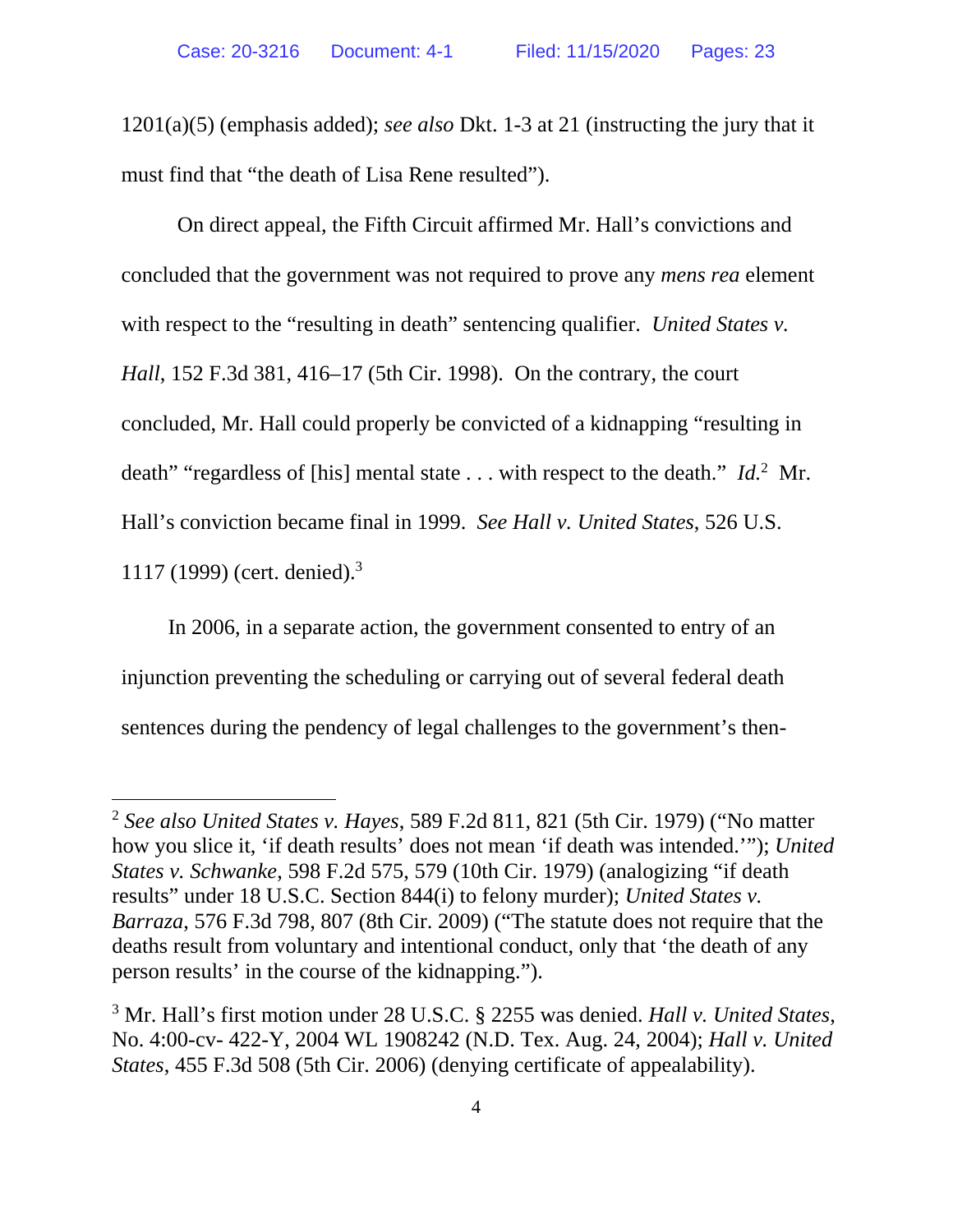existing execution protocol. *See Roane v. Gonzales*, No. 05-2337 (RWR), 2006 WL 6925754, at \*1 (D.D.C., Feb. 27, 2006); *see also* Dkt. 45-5 (Ex. E). When Mr. Hall moved to intervene in that case and to be added to the injunction in 2007, the government did not object. Dkt. 45-6 (Ex. F). The government moved on one occasion to lift the injunction. Dkt. 45-7, 45-8 (Exs. G–H). But when the district court denied that motion it chose not to appeal. *See* Dkt. 45-9 (Ex. I) (entering injunction for Mr. Hall notwithstanding motion). Ultimately, for more than a decade, the government took no substantive steps toward revising its execution protocol or lifting the stays to which it had consented. It was apparently content to not carry out Mr. Hall's execution for that entire period, without Mr. Hall taking any action to delay or interfere with the government's development of what it believes is a constitutionally satisfactory execution protocol.

#### B. **Initial § 2255 Motion Based on Johnson**

While the government waited, the law relevant to Mr. Hall's conviction and sentence changed. In 2015, the Supreme Court decided *Johnson v. United States*, 576 U.S. 591 (2015), which confirmed that the federal Armed Career Criminal Act ("ACCA") was to be analyzed using the "categorical approach" and, under that approach, the ACCA's residual clause was unconstitutionally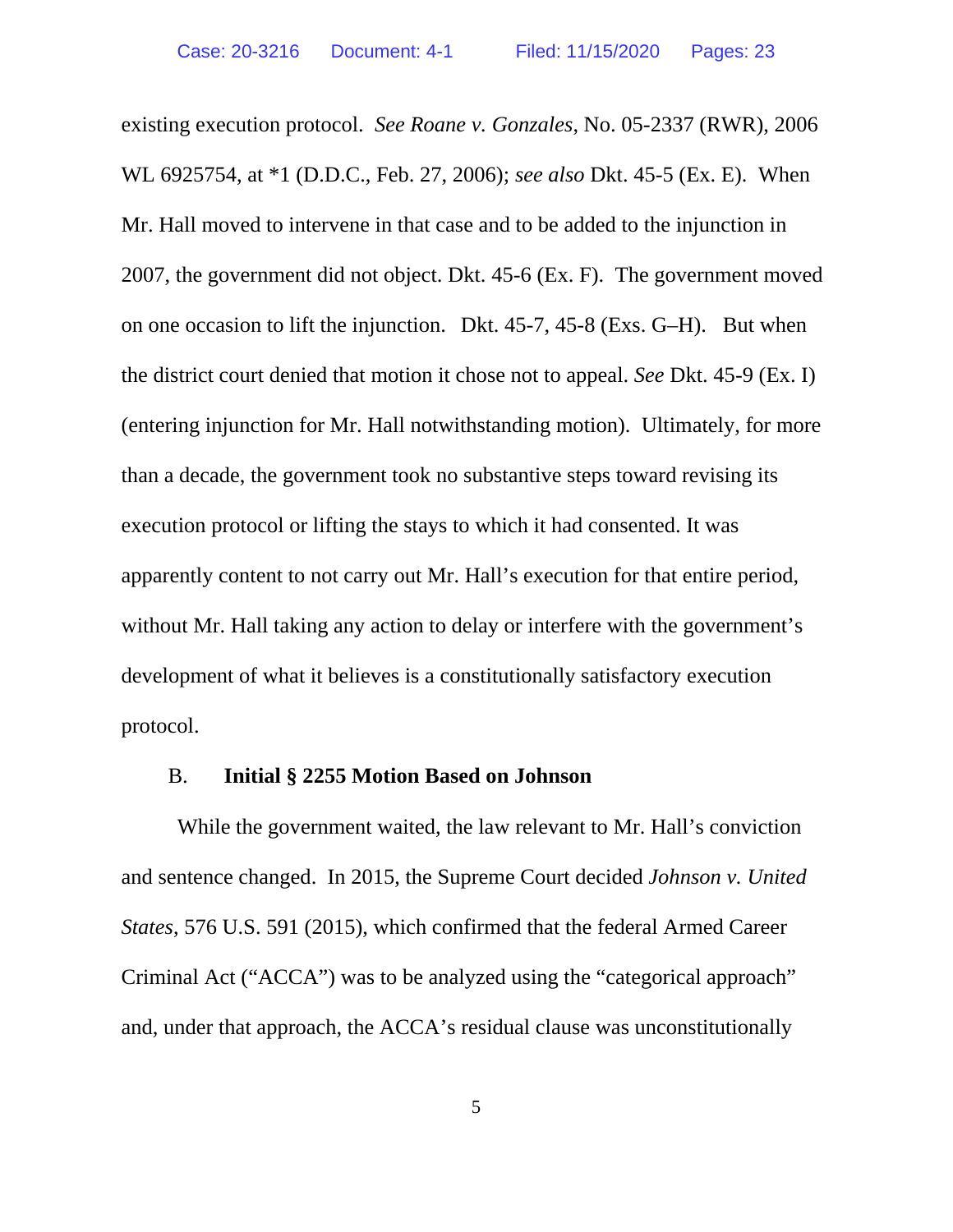vague. A year later, in *Welch v. United States*, 136 S. Ct. 1257 (2016), the Court made *Johnson* retroactively applicable on collateral review.

Following *Welch*, Mr. Hall asked the Fifth Circuit for permission to file a successive § 2255 motion challenging his § 924(c) conviction based on *Johnson*  and *Welch*. *See* Dkt. 1-8. Mr. Hall argued that § 1201(a) could no longer serve as the predicate for his § 924(c) conviction because federal kidnapping was not categorically a crime of violence. The Fifth Circuit denied permission because it viewed *Johnson* and *Welch* as applying only to the ACCA, and not to § 924(c) "or any similarly worded provision." Dkt. 1-8 at 2. Facing a structural barrier to consideration of his claim under § 2255, Mr. Hall initiated this action under § 2241. *See* Dkt. 1.

#### C. **Successive § 2255 Motion Following** *Dimaya*

Then the Supreme Court decided *Sessions v. Dimaya*, 138 S. Ct. 1204 (2018). The Court made clear that *Johnson*'s reasoning was not limited to ACCA convictions. *Id.* at 1223. Shortly thereafter, the Fifth Circuit followed suit and applied *Johnson* to § 924(c). *United States v. Davis*, 903 F.3d 483 (5th Cir. 2018), *aff'd* 139 S. Ct. 2319 (2019). As a result, Mr. Hall again requested permission to file a successive § 2255 petition from the Fifth Circuit. The government urged the Fifth Circuit to deny permission, arguing that § 1201(a) is categorically a crime of violence under the elements clause of § 924(c), while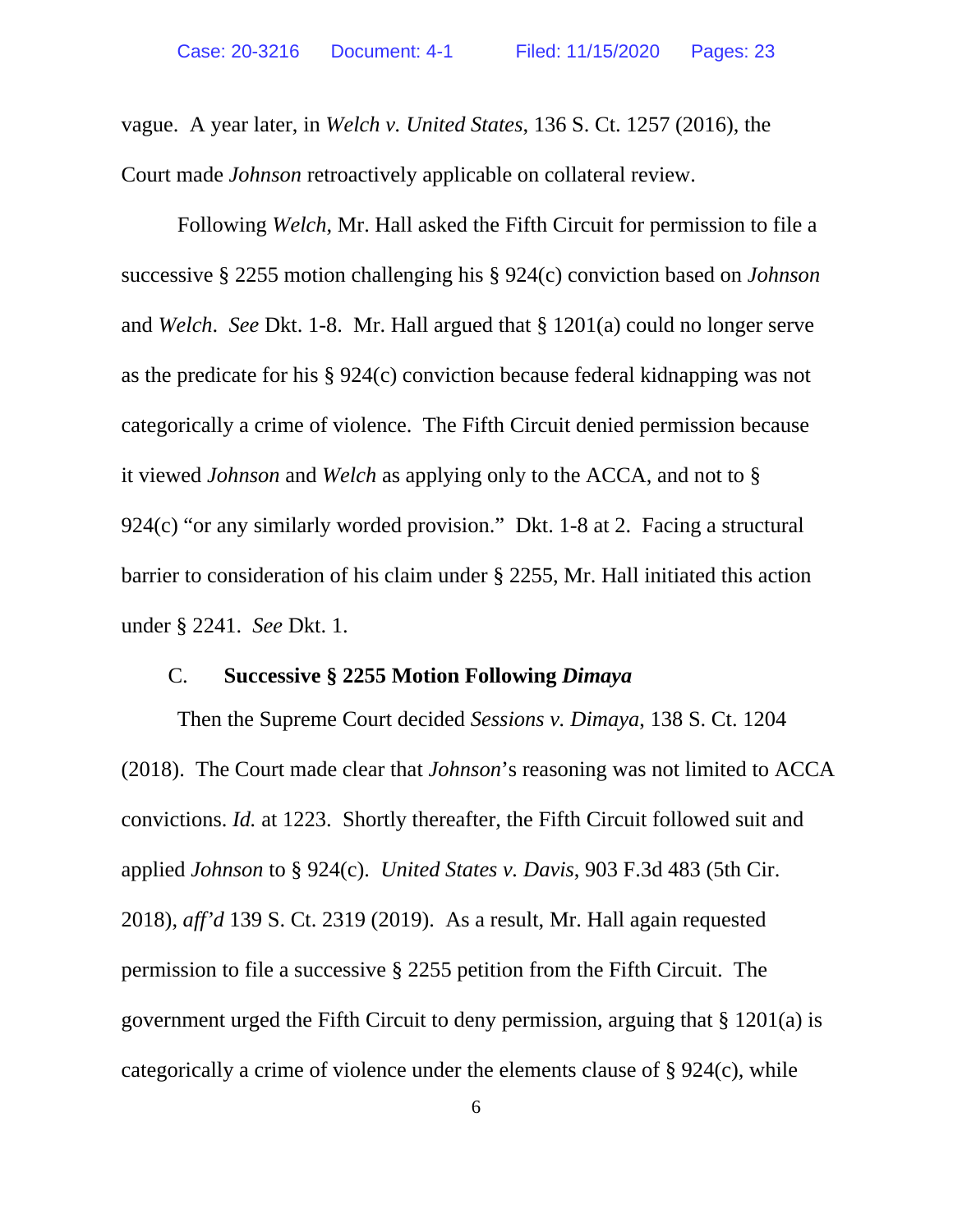simultaneously asking the District Court to dismiss Mr. Hall's § 2241 petition because the structural barrier to habeas review via § 2255 had been removed. *See*  Dkt. 31 at 4-6. The District Court denied the government's motion to dismiss, instead staying the case while the Fifth Circuit considered Mr. Hall's application for permission. Dkt. 36.

In 2019, the government announced a new execution protocol. A year later, it moved to lift the injunction that had prevented it from scheduling Mr. Hall's execution, a motion the district court ultimately granted on September 20, 2020. *See In re Fed. BOP Execution Protocol Cases*, No. 19-MC-145 (TSC), 2020 WL 5604298, at \*4 (D.D.C. Sept. 20, 2020). Eight days later, it moved the Fifth Circuit to expedite its decision on Mr. Hall's request for permission. Two days after that, while active proceedings remained pending in the Fifth Circuit and while this case was stayed in the court below, the government scheduled Mr. Hall's execution for November 19.

The Fifth Circuit then denied Mr. Hall's application for permission to pursue a § 2255 motion raising his § 924(c) claim. *In re: Hall*, ---F.3d---, No. 19-10345, 2020 WL 6375718 (5th Cir. Oct. 30, 2020). Over a strong dissent, panel majority concluded that § 1201(a) is categorically a crime of violence because it "necessarily contemplates the reckless disregard of the risk of serious injury to the victim." *Id.* at \*3. This is "especially" so, the court asserted, when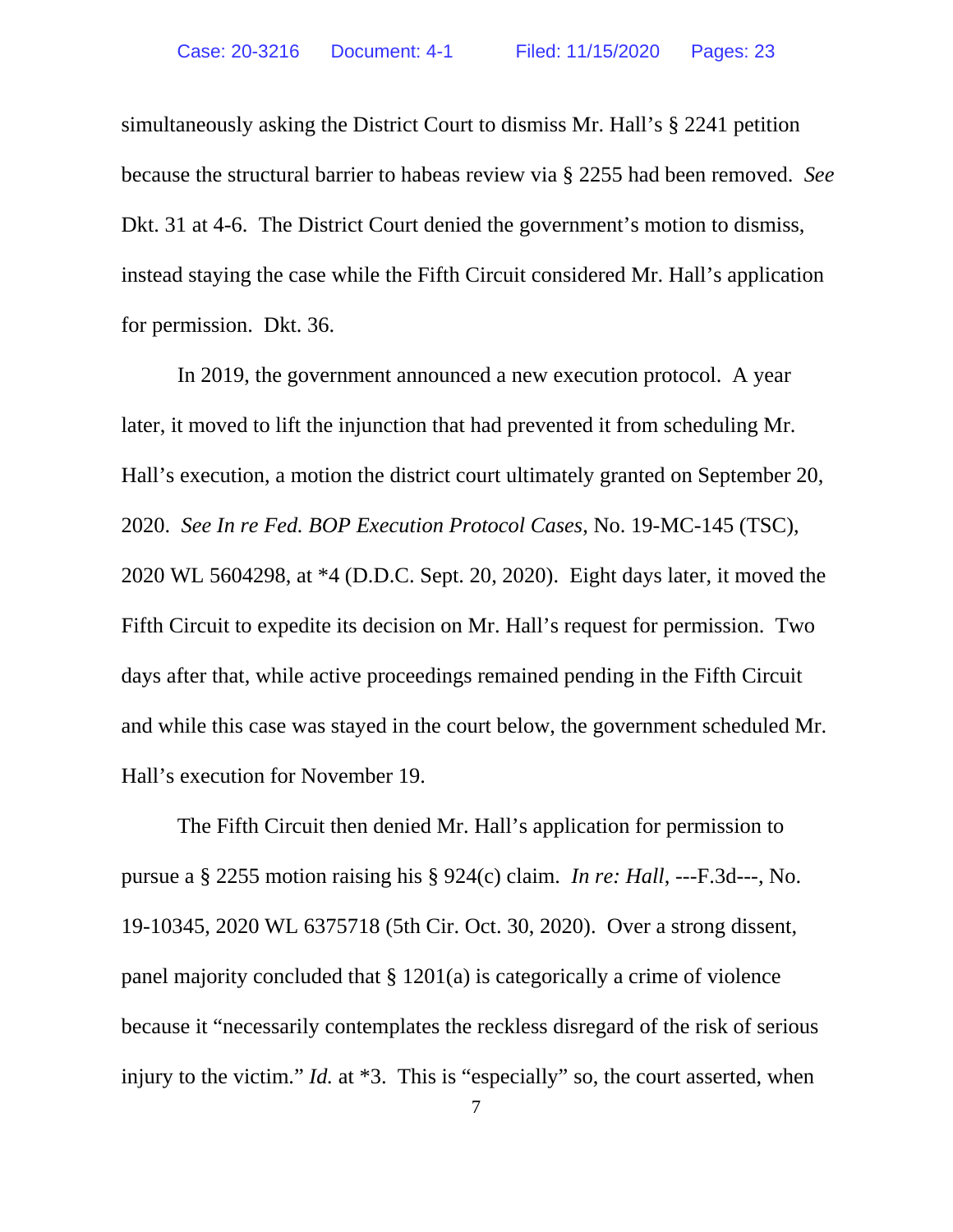the kidnapping results in any death. *Id.* On that basis,<sup>4</sup> the court refused to allow Mr. Hall to pass through the first of two jurisdictional gates to obtaining review of the merits of his § 2255 claim. *See United States v. Wiese*, 896 F.3d 720, 723 (5th Cir. 2018) (describing the two jurisdictional gates that a successive residual-clause § 2255 movant must satisfy in the Fifth Circuit "to have [his motion] heard on the merits"). In so doing, the Fifth Circuit foreclosed Mr. Hall's access to § 2255 procedures to challenge the validity of his § 924(c) conviction and his sentence. Two days after prevailing in the Fifth Circuit, the government moved to dismiss this case. Dkt. 39. Mr. Hall opposed the motion to dismiss and moved to stay his execution so that his claim to vacate his § 924(c) conviction and his related sentence of death could be heard on the merits.

The Southern District of Indiana granted the motion and dismissed the petition on November 14. Dkt. 48, 49. It did so solely on the basis of its view that the Fifth Circuit had already ruled on the merits of his claims. Dkt. 49 at 5-

<sup>&</sup>lt;sup>4</sup> The Fifth Circuit also opined, in dicta, that the Supreme Court had not yet determined that its decision in *United States v. Davis*, 139 S. Ct. 2319 (2019), was retroactively applicable on collateral review. *Hall*, 2020 WL 6375718 at \*5–6. That argument conflicts with the holdings of four Courts of Appeals, all of which agree that the Supreme Court has made *Davis* retroactive within the meaning of § 2255(h)(2). *See In re Matthews*, 934 F.3d 296, 301 (3d Cir. 2019) (prima facie case for authorization); *In re Franklin*, 950 F.3d 909, 910–11 (6th Cir. 2020); *In re Mullins*, 942 F.3d 975, 977–79 (10th Cir. 2019); *In re Hammoud*, 931 F.3d 1032, 1039 (11th Cir. 2019).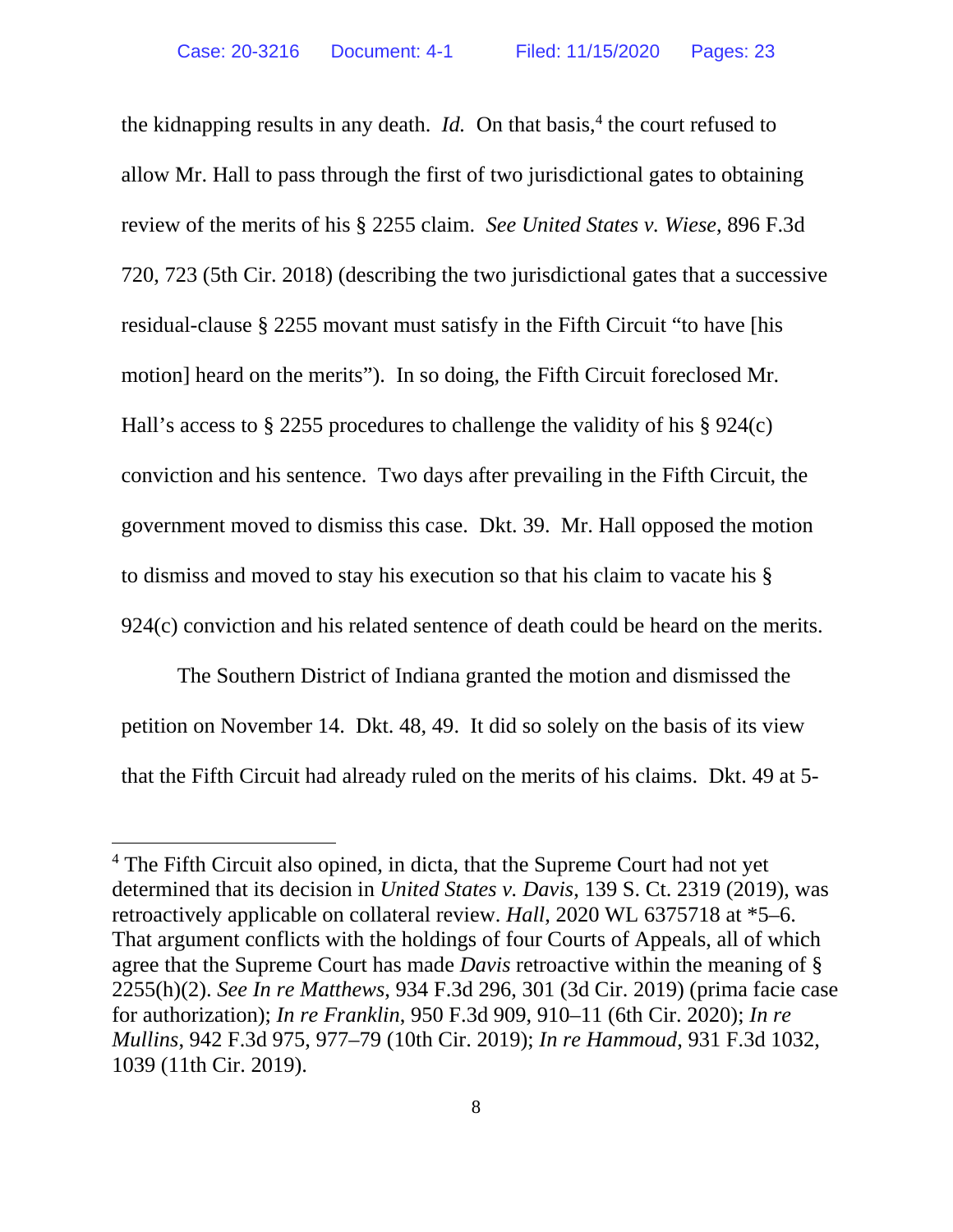6. At the same time, the district court denied the motion to stay Mr. Hall's execution. *Id.* at 8. Mr. Hall promptly appealed.

### **ARGUMENT**

This Court should stay Mr. Hall's execution. The stay factors are: "(1) whether the stay applicant has made a strong showing that he is likely to succeed on the merits; (2) whether the applicant will be irreparably injured absent a stay; (3) whether issuance of the stay will substantially injure the other parties interested in the proceeding; and (4) where the public interest lies." *Nken v. Holder*, 556 U.S. 418, 434 (2009). In capital cases, stays should be used to "give non-frivolous claims of constitutional error the careful attention that they deserve." *Barefoot v. Estelle*, 463 U.S. 880, 888 (1983), *superseded on other grounds by* 28 U.S.C. § 2253(c). In other words, a "death sentence cannot begin to be carried out . . . while substantial legal issues remain outstanding." *Id.* As described below, all of these factors cut in Mr. Hall's favor.

### A. **There Is a Significant Possibility Mr. Hall's Appeal of the District Court's Judgment Dismissing His § 2241 Petition Will Succeed.**

Mr. Hall's petition invokes 28 U.S.C. § 2255(e)'s "savings clause," "which permits an application for a writ of habeas corpus under section 2241 by someone who otherwise would be required to use the motion under 2255 and has failed in that effort, if 'it also appears that the remedy by motion is inadequate or ineffective to test the legality of his detention.'" *Webster v. Daniels*, 784 F.3d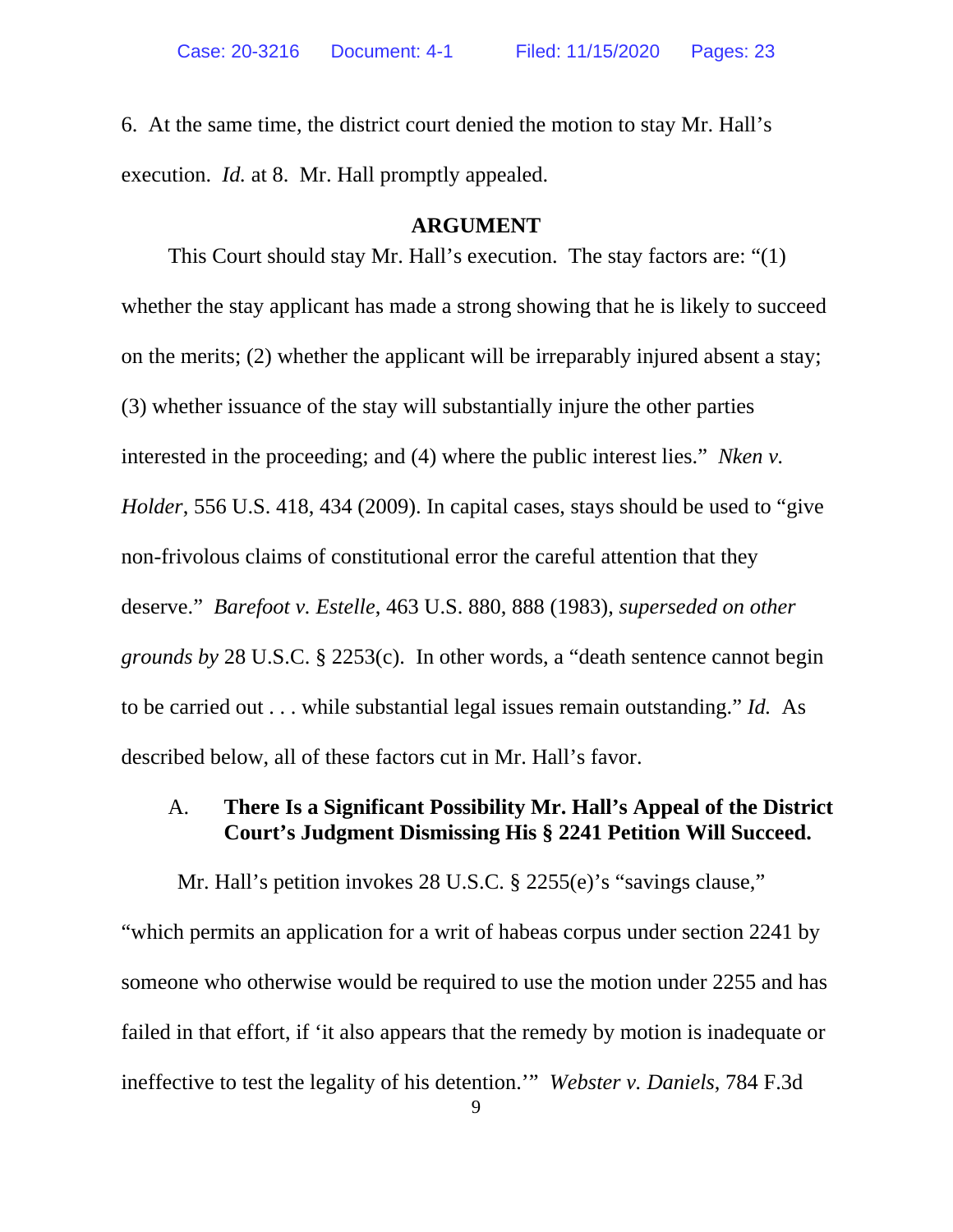1123, 1135 (7th Cir. 2015) (quoting 28 U.S.C. § 2255(e)). "[W]hether section 2255 is inadequate or ineffective depends on whether it allows the petitioner 'a reasonable opportunity to obtain a reliable judicial determination of the fundamental legality of his conviction and sentence'" and "arguments addressing 'the fundamental legality of a sentence' could be entertained, not just those attacking conviction." *Id.* at 1136.

*First*, there is a significant possibility that Mr. Hall can show "some kind of structural problem with section 2255." *Id.* As the full merits brief contemporaneously filed with this motion explains, Mr. Hall has twice sought permission to seek a reliable judicial determination of the fundamental legality of his § 924(c) conviction and death sentence under § 2255. Both times, the Fifth Circuit has turned him away because it determined that § 2255 was not available.

Mr. Hall's first application was refused in 2016 because the Fifth Circuit held that *Johnson*'s logic did not apply to § 924(c). Even though the Fifth Circuit later disavowed that decision and the Supreme Court confirmed it was wrong, the 2016 denial had the effect of running out Mr. Hall's one-year AEDPA clock even though he had taken all necessary steps to vindicate his rights. *See* 28 U.S.C. 2255(f); *Davis*, 903 F.3d at 483; *see also Davis*, 139 S. Ct. at 2319; *Dimaya*, 138 S. Ct. at 1204. Thus, when Mr. Hall returned to the Fifth Circuit, he had to rely upon *Dimaya*, and was later ordered by the court to brief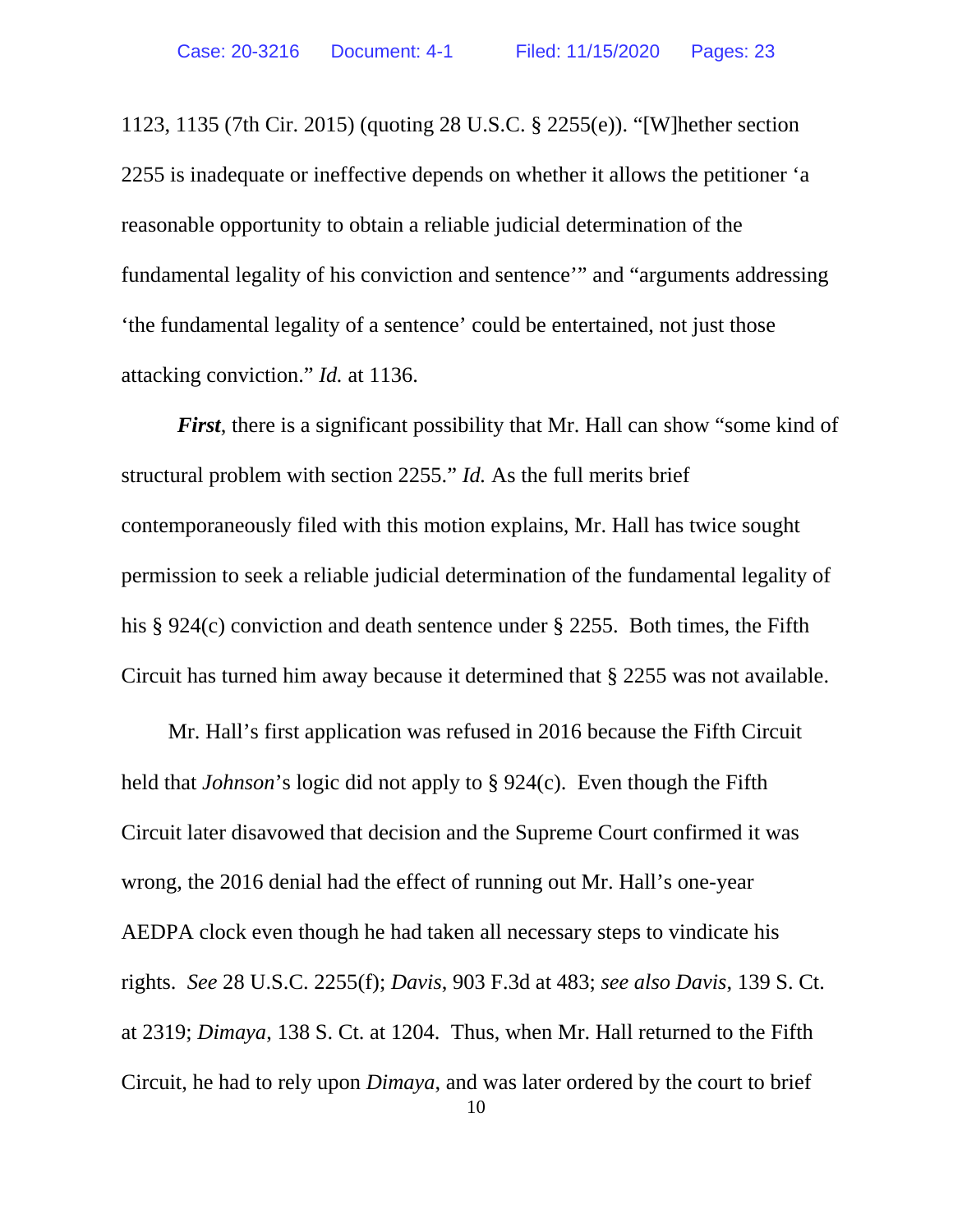*Davis*. The Fifth Circuit denied permission again, this time on the theory that kidnapping is always a crime of violence because even kidnapping through "inveigling" or "decoying" involves a reckless disregard of the risk of serious physical injury to the victim. *Hall*, 2020 WL 6375718 at \*3. Putting aside the dictionary definitions of "inveigle" and "decoy"—which mean to deceive *without* the use or threat of physical force—Judge Dennis's forceful dissenting opinion makes clear that the Fifth Circuit "concoct[ed] a far more onerous requirement for authorization than the statutorily-mandated prima facie standard and thus *erect*[*ed*] *an unprecedented barrier to authorization*." *Id.* at \*7 (Dennis, J., dissenting) (emphasis added). What's more, the Fifth Circuit's

whole theory of denial—that "decoying" and "inveigling" necessarily involve a reckless disregard for the *risk* of serious injury—is currently pending before the Supreme Court.5 *See Borden v. United States* 140 S. Ct. 1262 (2020) (granting certiorari on the question of whether the "use of force" encompasses crimes with a *mens rea* of mere recklessness). If the Fifth Circuit is yet again proved wrong in *Borden*, § 2255 may well still be unavailable because, as happened with his

<sup>&</sup>lt;sup>5</sup> The *reasons* the Fifth Circuit gave for denying permission are not binding on this Court. *See infra* at 10–11. A denial of permission amounts to an admission of nonjurisdiction. And without jurisdiction, there is no law of the case save the determination that review via § 2255 is unavailable. *See Webster v. Daniels*, 784 F.3d at 1135.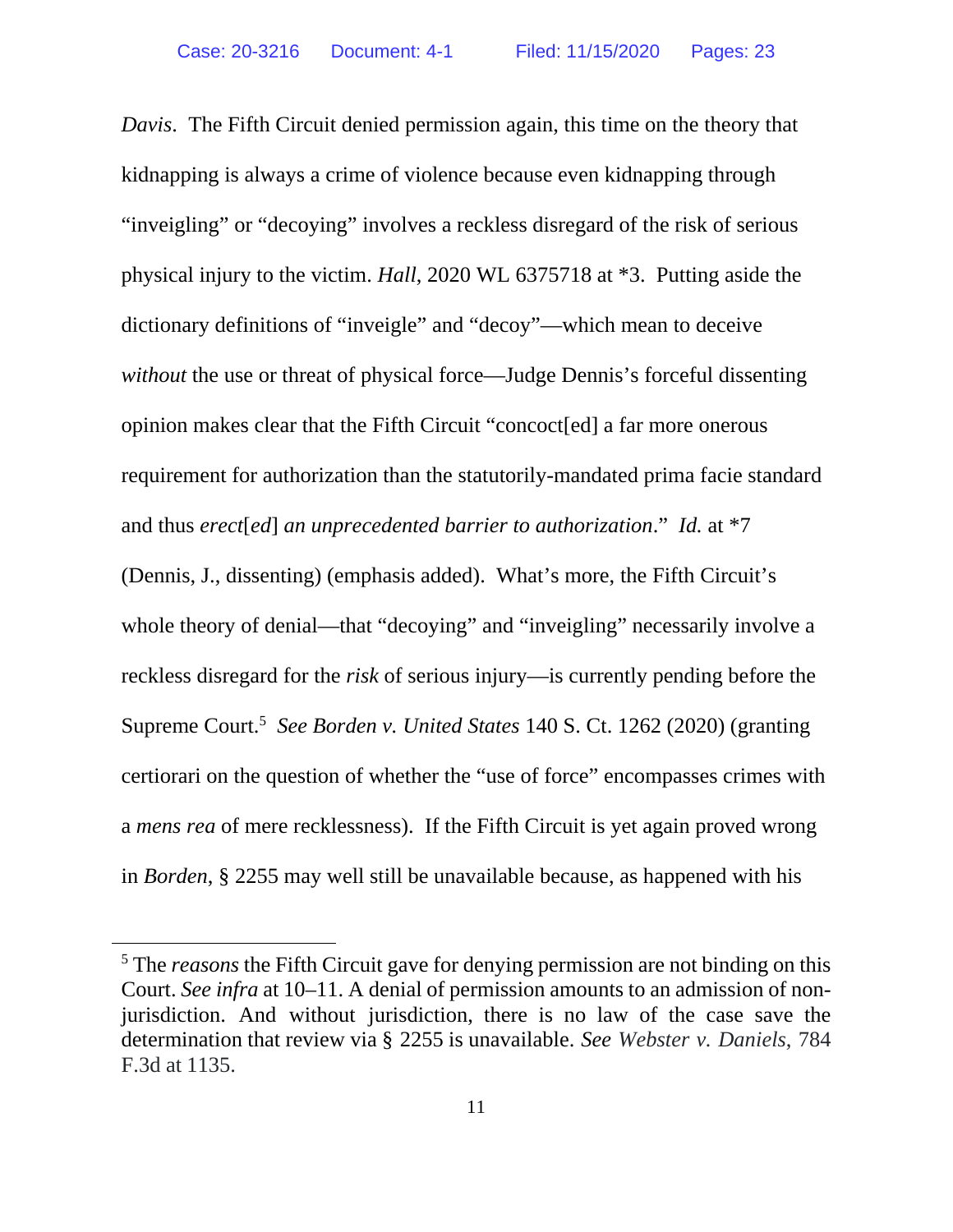*Johnson* application, Mr. Hall's one-year deadline to invoke *Davis* has already expired.

For Mr. Hall, the Fifth Circuit's repeated denials of permission have rendered § 2255 inadequate and ineffective. As in *Webster*, intervening events—namely the confirmation by the Supreme Court that § 924(c)'s force clause is analyzed using the categorical approach—call into grave doubt the integrity of Mr. Hall's conviction for using or carrying a firearm in connection with a violent felony. *See Webster*, 784 F.3d at 1135. And the door through which Mr. Hall would need to pass in order to obtain review of those arguments has been twice closed by the Fifth Circuit on grounds that are highly doubtful. *See id.6* Section 2255 is unavailable and the savings clause must provide an escape valve. *See Webster*, 784 F.3d at 1136. There is a significant possibility

<sup>&</sup>lt;sup>6</sup> The government would set the bar much higher, suggesting that the mere opportunity to *apply for permission* to file a successive § 2255 means § 2241 becomes unavailable. No authority supports that extreme construction. In *Webster*, the en banc Seventh Circuit agreed that access to § 2241 was available after the Fifth Circuit had denied permission to file a successive § 2255. 784 F.3d at 1135. The question is whether a petitioner has access to a procedure that could lead to the *relief* they seek. *Garza v. Lappin*, 253 F.3d 918 (7th Cir. 2001). No such procedure is available when permission is denied.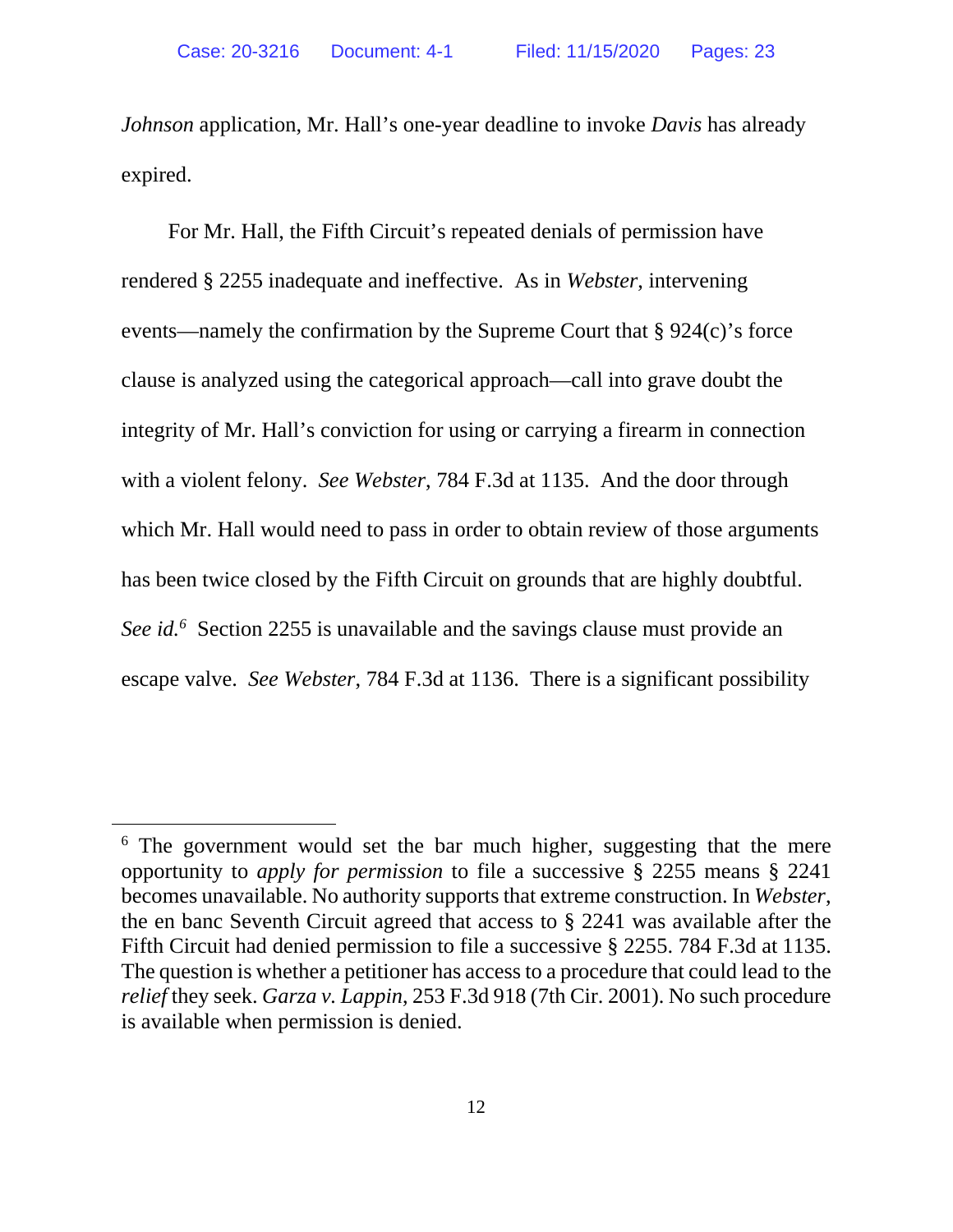that Mr. Hall can show the kind of structural barrier to relief via § 2255 that opens the door to relief via § 2241.

**Second**, there is a significant possibility that Mr. Hall will succeed once the merits of his petition are considered. "[K]idnapping under 18 U.S.C. § 1201(a) is not a crime of violence as defined in § 924(c)." *Jenkins*, 849 F.3d at 394. As § 1201(a) kidnapping is the only predicate supporting Mr. Hall's § 924(c) conviction, that conviction must be vacated. This Court has made clear that the first element of kidnapping—unlawfully seizing, confining, inveigling, decoying, kidnapping, abducting, or carrying away—may be satisfied without the use or threatened use of physical force. *Id.* at 393. And any argument that kidnapping involves "an ever-present risk that the situation will devolve to the point that the perpetrator will need to use force" impermissibly "conflates the Force Clause and the Residual Clause." *Id.* "The Force Clause only defines crimes of violence by the elements of those crimes, not by any inherent risk associated with that crime"; such arguments are "properly analyze[d] . . . only under the Residual Clause." *Id.*  The Fifth Circuit's reasoning cannot be squared with the categorical approach that the Supreme Court has explained § 924(c)'s language commands. *Davis*, 139 S. Ct. at 2328, 2330. Under a straightforward application of the categorical approach, Mr. Hall's § 924(c) conviction cannot stand.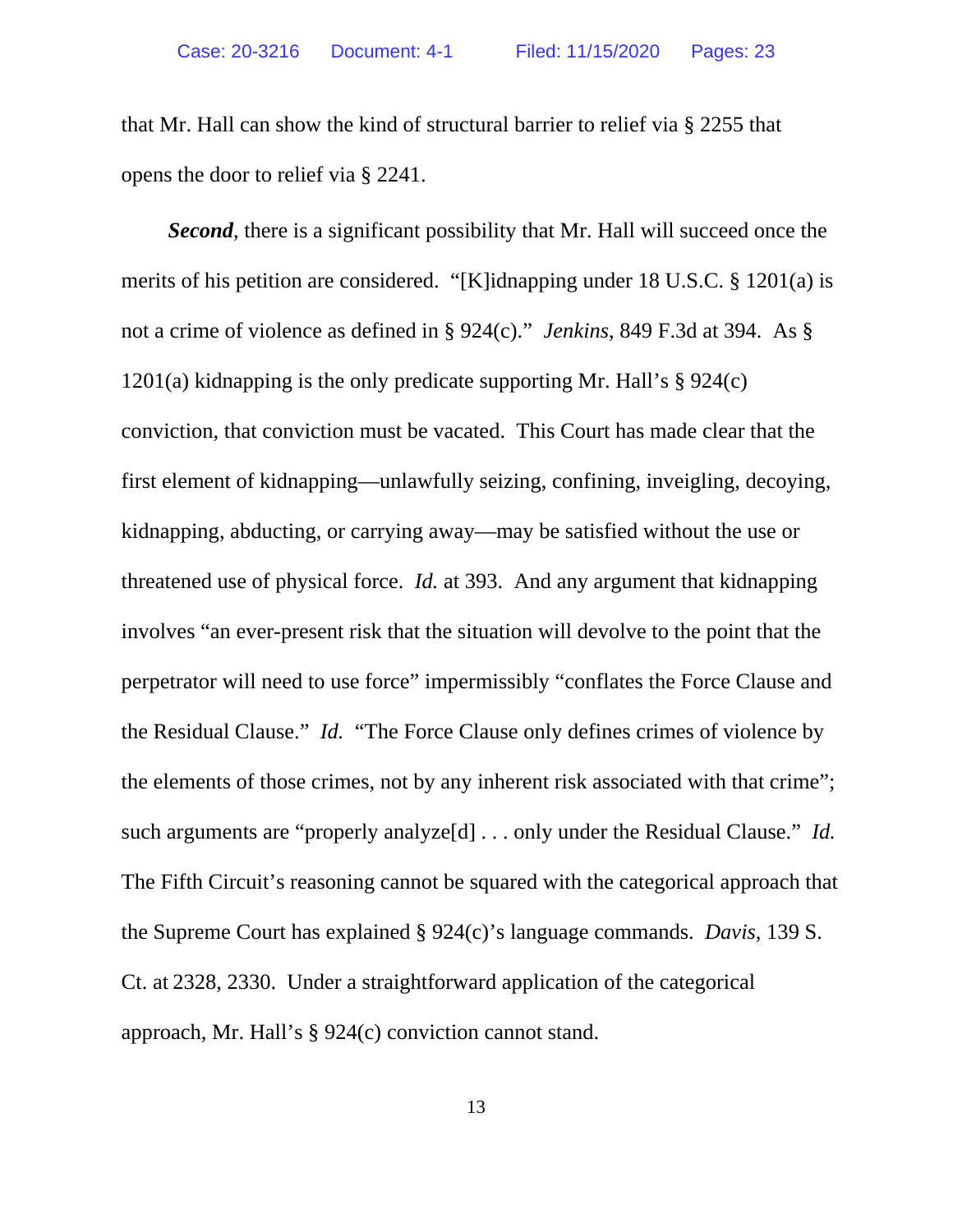Nor can his sentence. "[A] district court's sentencing determination is necessarily holistic . . . so when part of a sentence is vacated, the court is entitled to resentence on all counts." *Jackson*, 932 F.3d 556, 558 (7th Cir. 2019).<sup>7</sup> That is what is required here. The invalidity of Mr. Hall's  $\S 924(c)$ conviction infects his whole sentence and his death sentence in particular. Mr. Hall's jury was instructed at the guilt phase that it had to find beyond a reasonable doubt that his kidnapping conviction was a crime of violence. Dkt. 1-3 at 17 (conditioning § 924(c) conviction on kidnapping conviction); *id.* at 18 (defining "crime of violence" to include a crime "that by its nature, involves a substantial risk that physical force against the person or property of another may be used in the course of committing the offense"). That instruction was

<sup>7</sup> Both *Jenkins* and *Jackson* were GVR'ed in light of *Dimaya*. *United States v. Jenkins*, 138 S. Ct. 1980 (2018). The Seventh Circuit reconsidered *Jenkins* and *Jackson* because, following *Dimaya*, "[s]ome members of the [Supreme] Court were signaling increased discomfort with the use of the categorical approach." *United States v. Jackson*, 932 F.3d 556, 558 (7th Cir. 2019). But once the Supreme Court decided *Davis* and "vindicate[d]" the Seventh Circuit's earlier opinions, there was "[n]othing remaining to be decided with respect to Jenkins and Jackson." *Id.* The Seventh Circuit reinstated its judgment, "vacat[ed] and remand[ed] for full resentencing." *Id.*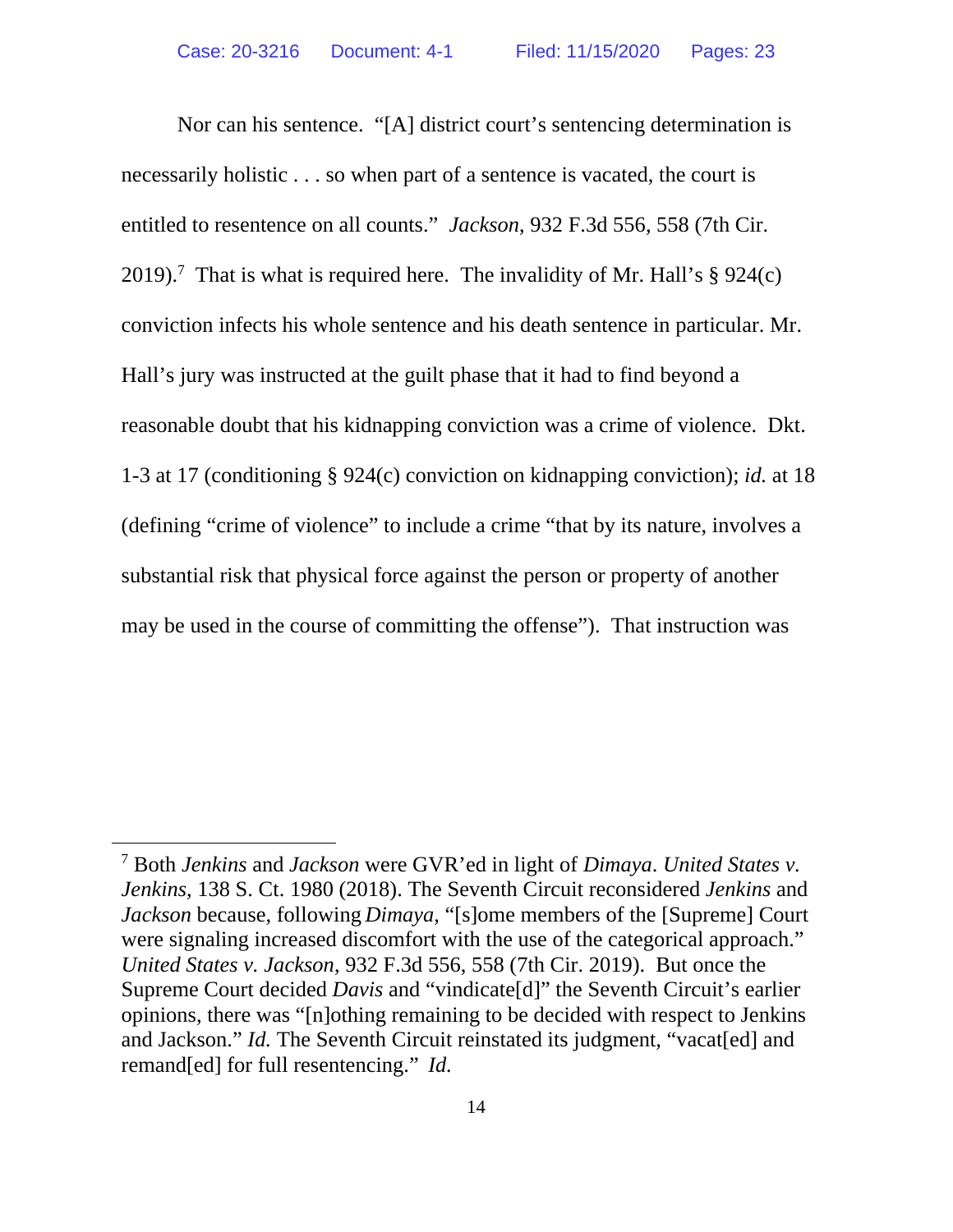wrong.<sup>8</sup> It was indisputably part of the sentencing package and must now be vacated. Mr. Hall is likely to succeed on the merits of his claims.

Nothing about the law-of-the-case doctrine changes this. It is well established that "observations or commentary touching upon issues not formally before the reviewing court do not constitute binding determinations." *Creek v. Vill. of Westhaven*, 144 F.3d 441, 445 (7th Cir. 1998). It is equally well established in the Fifth Circuit that a denial of permission to file a successive § 2255 motion is a jurisdictional determination. *See United States v. Wiese*, 896 F.3d 720, 723 (5th Cir. 2018) (describing the two jurisdictional gates that a successive residual-clause § 2255 movant must satisfy in the Fifth Circuit). Indeed, AEDPA confers on the circuit courts only the jurisdiction to determine "whether an application for authorization . . . makes a prima facie showing" with merits questions reserved exclusively to the district court. *In re Smith*, 285 F.3d 6, 7 (D.C. Cir. 2002). Thus, all the Fifth Circuit decided was "that a successive motion under section 2255 was not available." *Webster*, 784 F.3d at 1135. That's the sole "law of the case" established by the Fifth Circuit's refusal to authorize further proceedings on Mr. Hall's claim against his conviction for

<sup>&</sup>lt;sup>8</sup> The government conceded that the Supreme Court's decision confirming that § 924(c)'s residual clause is invalid is also retroactively applicable on collateral review. *See* Dkt. 39 at 12.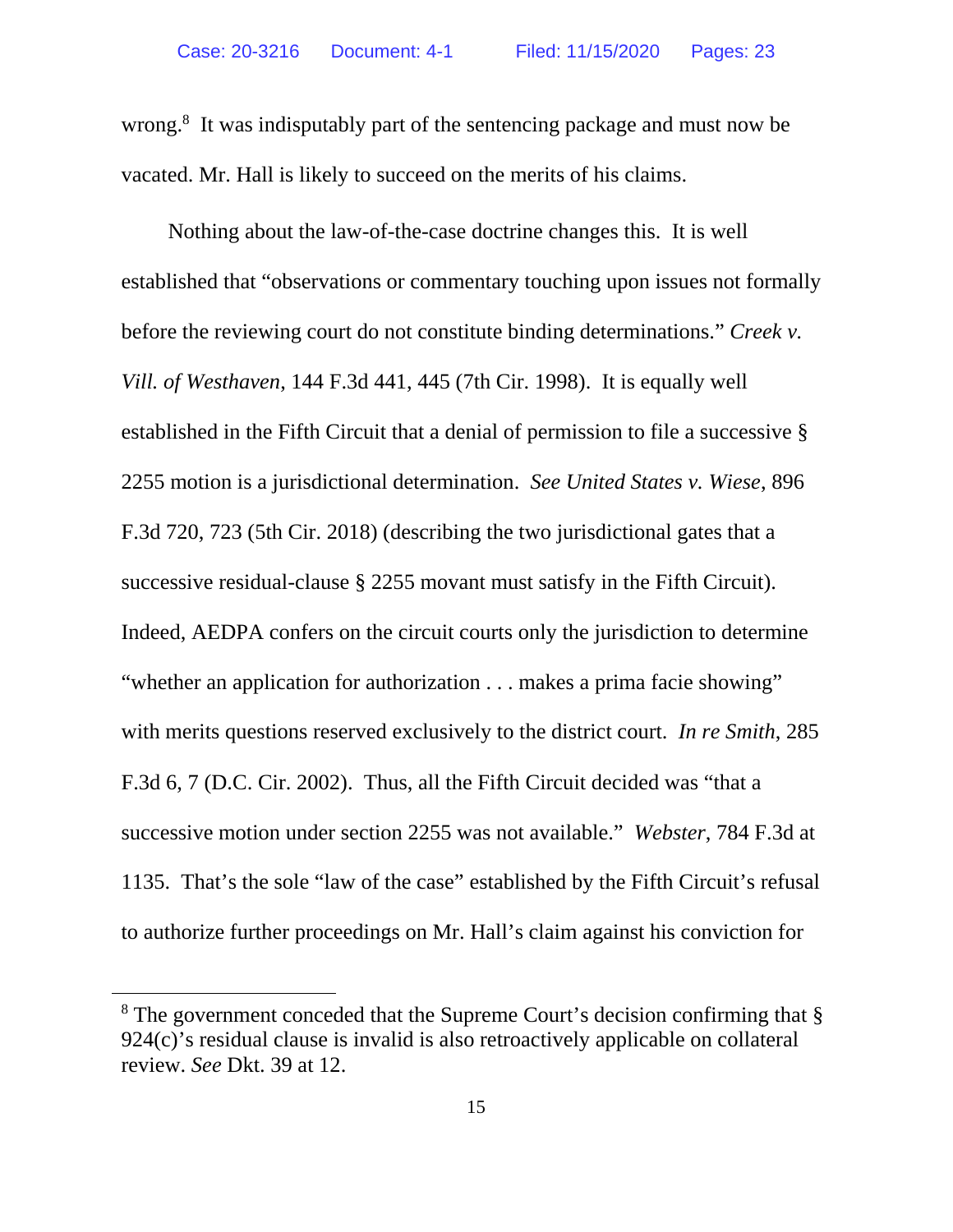violating § 924(c). And it has no bearing on Mr. Hall's argument here, except to the extent that it demonstrates a structural defect in § 2255 that entitles Mr. Hall to proceed under § 2241.

## B. **Mr. Hall Will be Irreparably Harmed Absent a Stay of His Execution**

The threatened irreparable harm to Mr. Hall is plain. Absent a stay, Mr. Hall will be put to death in just days without having obtained a reliable judicial determination of the fundamental legality of his conviction and sentence.

# C. **The Government Will Not Be Substantially Injured By a Stay of Execution.**

A stay will not substantially injure the government. To be sure, the government's new urgency to carry out Mr. Hall's sentence may be temporarily forestalled, but only as long as is necessary to ensure that the government may carry out the sentence lawfully. The government suffers no injury when a stay merely allows a case presenting a substantial issue to proceed to resolution "in the normal course." *Cf. Buck v. Davis*, 137 S. Ct. 759, 774 (2017). And Mr. Hall's petition is not last-minute. *See Gomez v. U.S. Dist. Court*, 503 U.S. 653, 654 (1992) (per curiam) (noting that the "balance of hardships" factor should take into account whether a stay application is last-minute or otherwise manipulative of the habeas process). Mr. Hall filed this § 2241 petition years before the government, in a flurry of activity, sought to lift the longstanding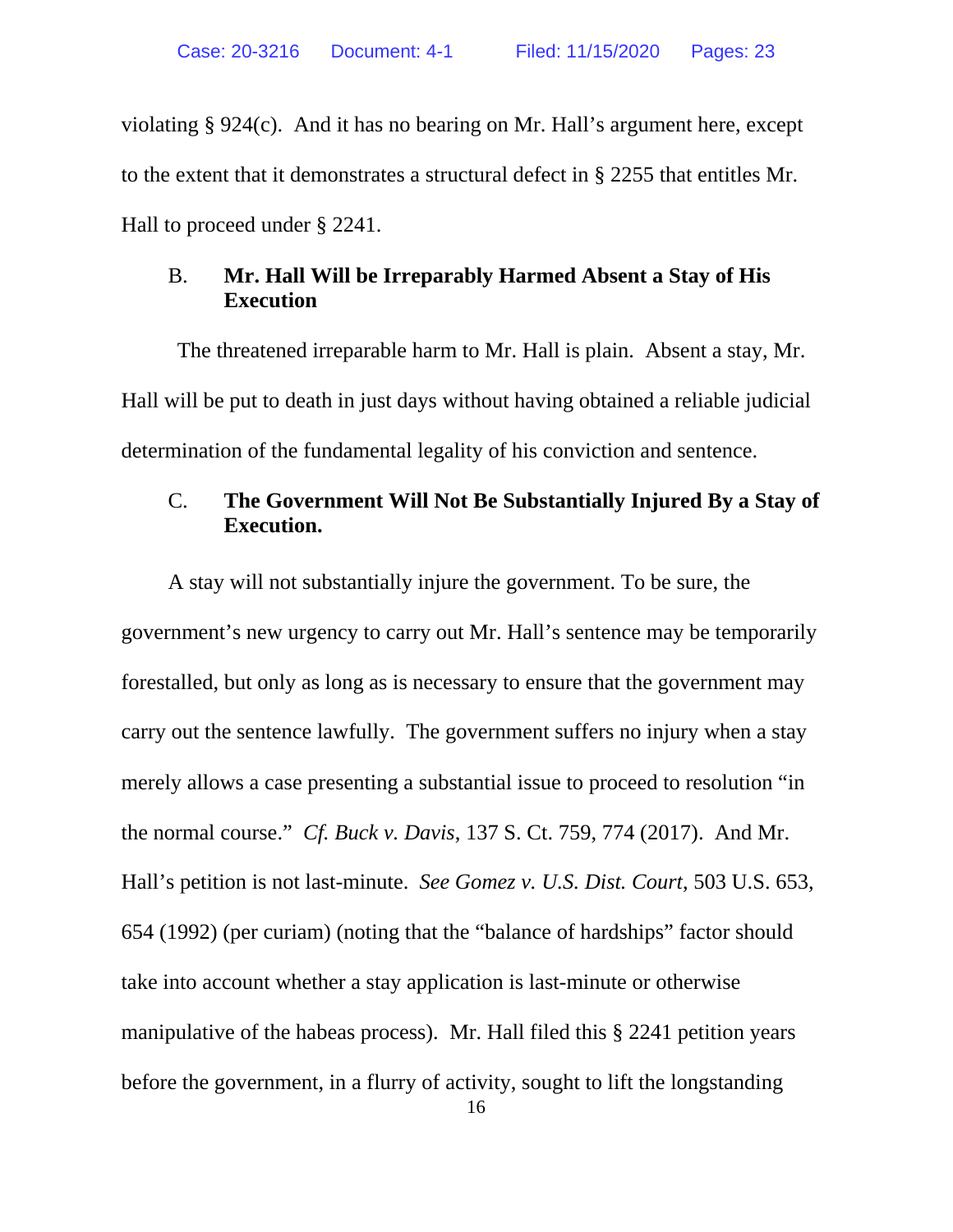injunction and schedule his imminent execution date with less notice than any other federal death row prisoner has received in the modern era. Indeed, any exigency in these proceedings is entirely of the government's making. Just as an unjustified delay must cut against a petitioner, a sudden and unexplained fit of purported urgency must cut against the government. "[T]he fact that the government has not—until now—sought to" schedule Mr. Hall's execution "undermines any urgency surrounding" its claimed need to do so. *Oscorio-Martinez v. Att'y Gen. U.S. of Am*., 893 F.3d 153, 179 (3d Cir. 2018).

Any delay in bringing this motion is not of Mr. Hall's making. As described above, the government consented to the injunction that for years prevented it from scheduling his execution. *Roane*, 2006 WL 6925754, at \*1; *id.*  at Dkt. 36, 38. The government then waited for more than a decade to do anything to promote the resolution of the lawsuit that made the injunction necessary in the first place. Likewise, the extended proceedings in the Fifth Circuit were not at Mr. Hall's urging. Mr. Hall never asked for any extension of any deadline for any filing. That court held Mr. Hall's petition in abeyance while the Supreme Court decided *Davis*. Once *Davis* came down, the court directed supplemental briefing. Following that briefing, it appointed an amicus, received yet more briefing, and held oral argument on whether *Davis* is retroactively applicable on collateral review. Mr. Hall, by contrast, has diligently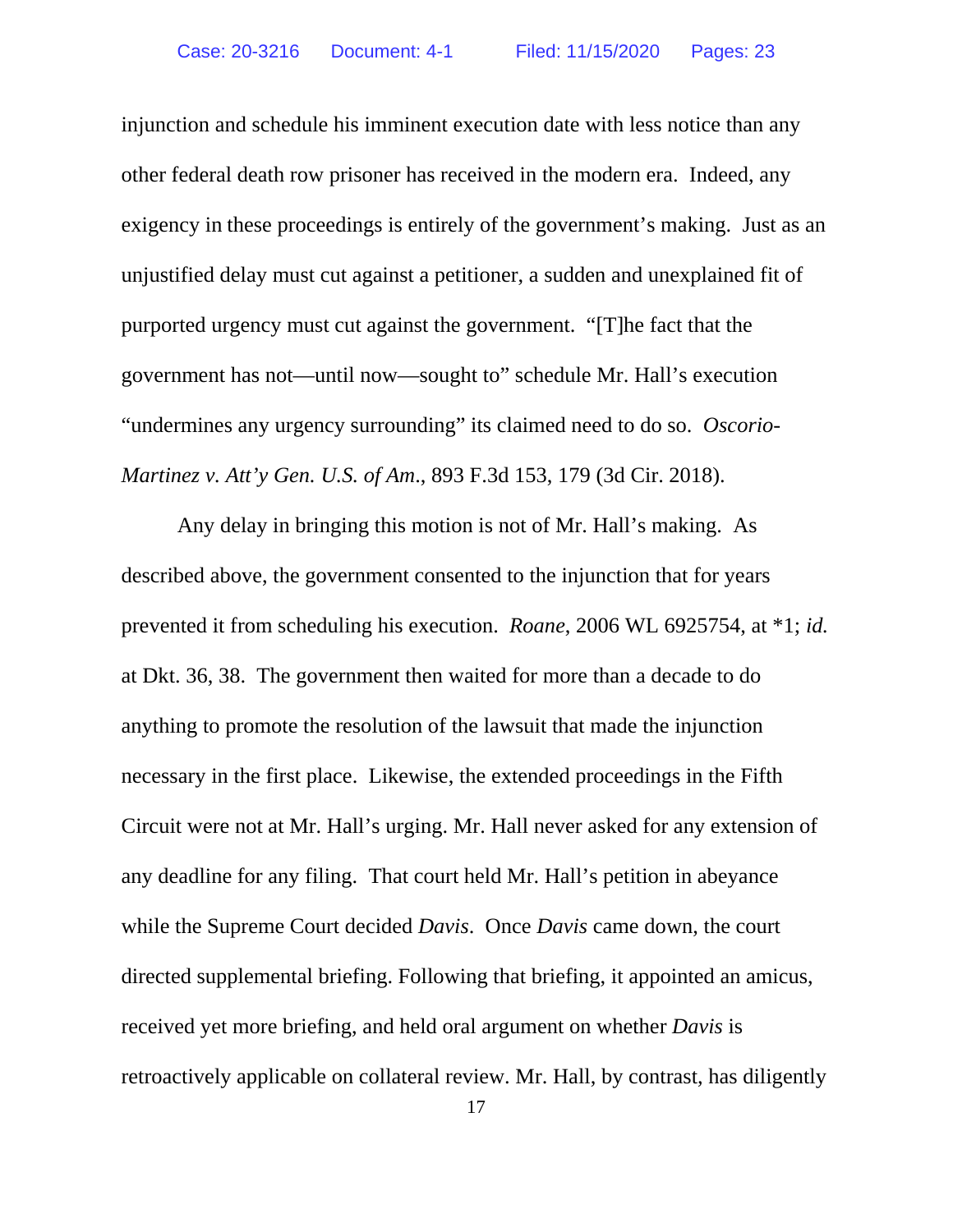pressed his claim since 2016, including filing this motion pursuant to the Court's order only one week after the Fifth Circuit denied him permission. Any delay belongs to the government.

#### D. **The Public Interest Favors a Stay.**

The public interest favors a stay because any societal reliance on the finality of Mr. Hall's sentence is supplanted by the unlawfulness of his conviction and sentence. Finality is not an end unto itself. On the contrary, the public interest strongly disfavors rushing to carry out a death sentence that is interwoven with an invalid underlying conviction. Moreover, fundamental equities are at stake here, namely the government's decision to schedule Mr. Hall's execution while both this case and the Fifth Circuit case remained pending, as if to put the courts under acute time pressure to dispose of the case. Courts disfavor parties that fail to diligently press their cause only to demand urgent action as an execution looms. *See generally Hill v. McDonough*, 547 U.S. 573, 584 (2006). That applies to the government as well as to petitioners. The government waited over a decade to take the steps necessary to lift the injunction against executing Mr. Hall. Now, the government wishes unjustifiably to rush these proceedings to meet an aritficial deadline that it set. The death penalty should not be meted out in so harried a fashion. The public interest favors a stay.

E. **Substantial Legal Issues Remain Outstanding.** 

18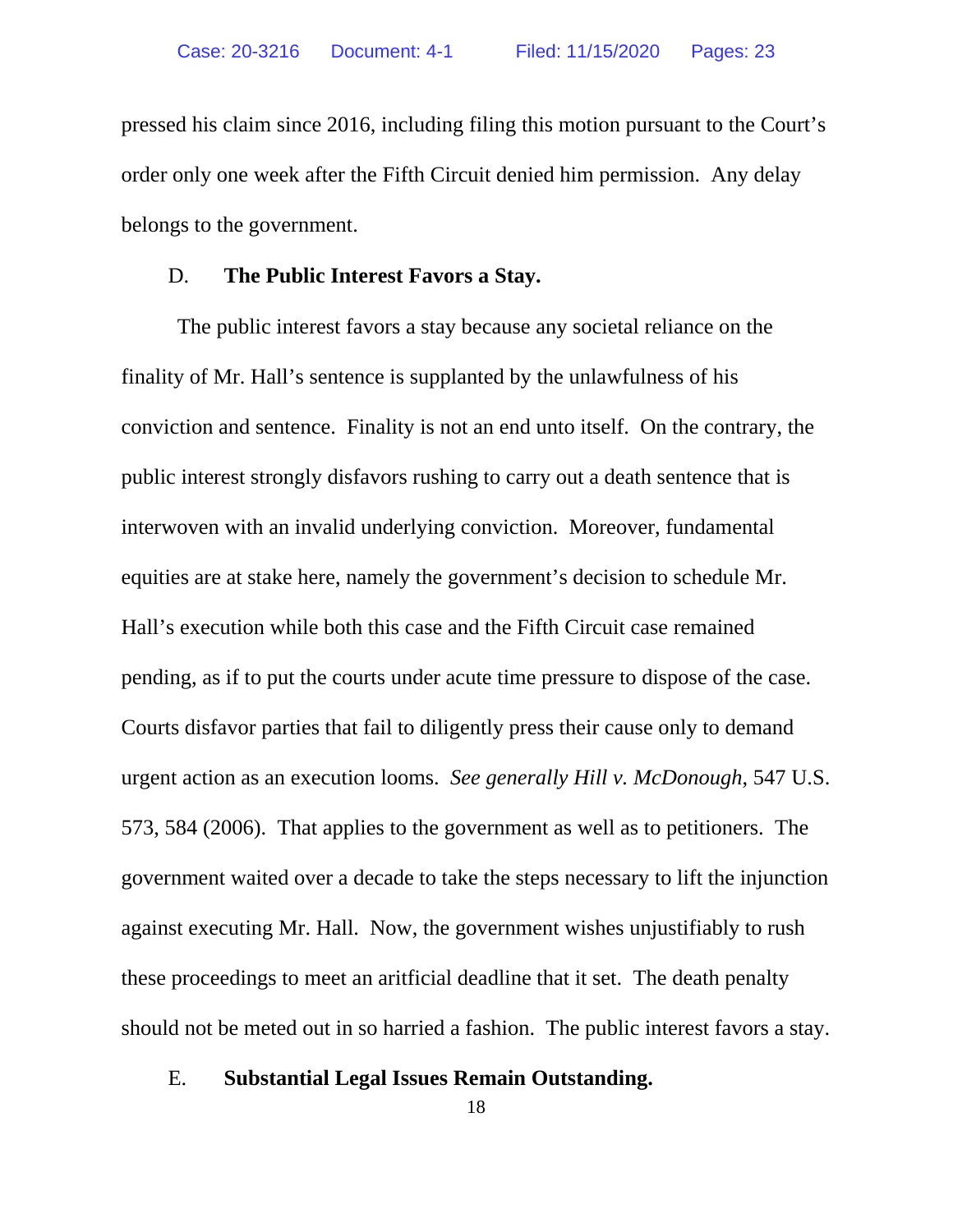A stay is also warranted to allow the substantial legal issues remaining in Mr. Hall's petition to be resolved with appropriate deliberation and care. *See Barefoot*, 463 U.S. at 888. Apart from the strong likelihood that his § 924(c) conviction, and thus his sentence, are unlawful, the Court's resolution of Mr. Hall's petition would also benefit from guidance on whether "recklessness" is a sufficient *mens rea* to transform an offense into a crime of violence. Indeed, the answer to that question might well influence this Court's analysis on the likelihood of Mr. Hall's success in obtaining ultimate relief.

The Supreme Court last week heard argument on this very question. *See Borden*, 140 S. Ct. 1262. And there is good cause to believe the Court will side with the First,<sup>9</sup> Fourth,<sup>10</sup> and Ninth<sup>11</sup> Circuits and agree that a *mens rea* of recklessness is insufficient to satisfy the "use of force" clause under the ACCA or, as here, § 924(c). That is because, as a textual matter, defendants cannot *categorically* use or threaten use of physical force "against the person or property of another" by merely being aware of (and proceeding in the face) a risk of harm.

<sup>9</sup> *United States v. Rose*, 896 F.3d 104, 109-10 (1st. Cir. 2018).

<sup>10</sup> *United States v. Hodge*, 902 F.3d 420, 427 (4th Cir. 2018); *United States v. Middleton*, 883 F.3d 485, 497-500 (4th Cir. 2018) (Floyd, J., concurring).

<sup>11</sup> *United States v. Orona*, 923 F.3d 1197, 1202-03 (9th Cir. 2019) (rehearing en banc pending).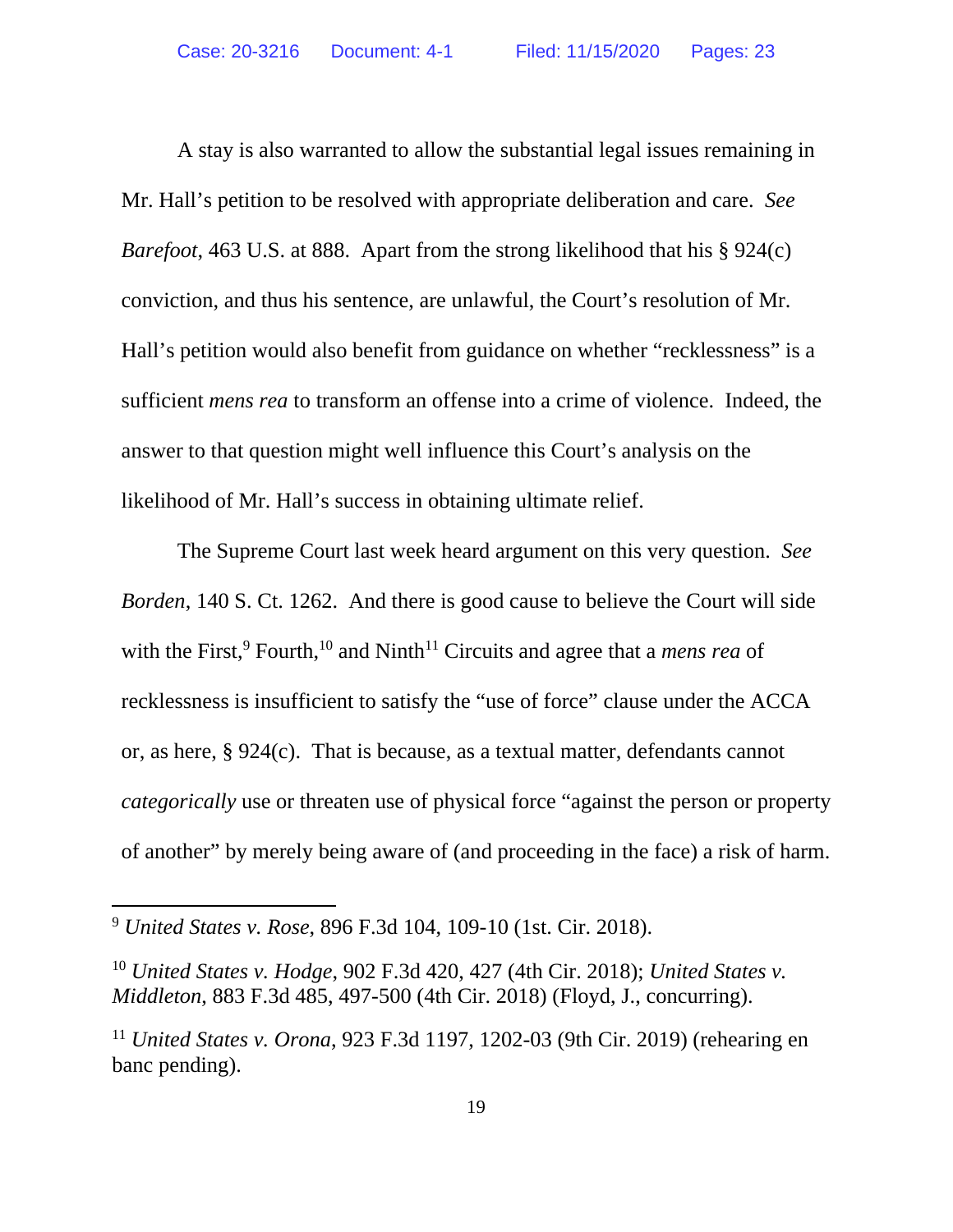*See* 18 U.S.C. § 924(e). If the Supreme Court adopts this view in *Borden*, it would fatally undermine the Fifth Circuit's ruling denying Mr. Hall permission to file a successive § 2255 application. *See Hall*, 2020 WL 6375718 at \*3 ("[T]he act of kidnapping, and especially kidnapping *resulting in death*, necessarily contemplates the reckless disregard of the risk of serious injury to the victim."). Mr. Hall should, at minimum, not be executed before this substantial issue can be resolved and the Court can consider how its resolution bears on Mr. Hall's case.

### **CONCLUSION**

 For these reasons, the Court should stay Mr. Hall's execution pending final resolution of his appeal. Mr. Hall also respectfully requests that the Court order the government to reply to this motion by close of business on November 16, 2020, or at a time shortly thereafter that the Court deems appropriate.

Respectfully submitted,

By: /s/ Robert N. Hochman

ROBERT C. OWEN LAW OFFICE OF ROBERT C. OWEN, LLC 53 W. Jackson Blvd., Ste. 1056 Chicago, IL 60604 Tel.: 512-577-8329 robowenlaw@gmail.com

ROBERT N. HOCHMAN SIDLEY AUSTIN LLP One South Dearborn Street Chicago, IL 60603 Tel.: 312-853-7000 Fax: 312-853-7036 rhochman@sidley.com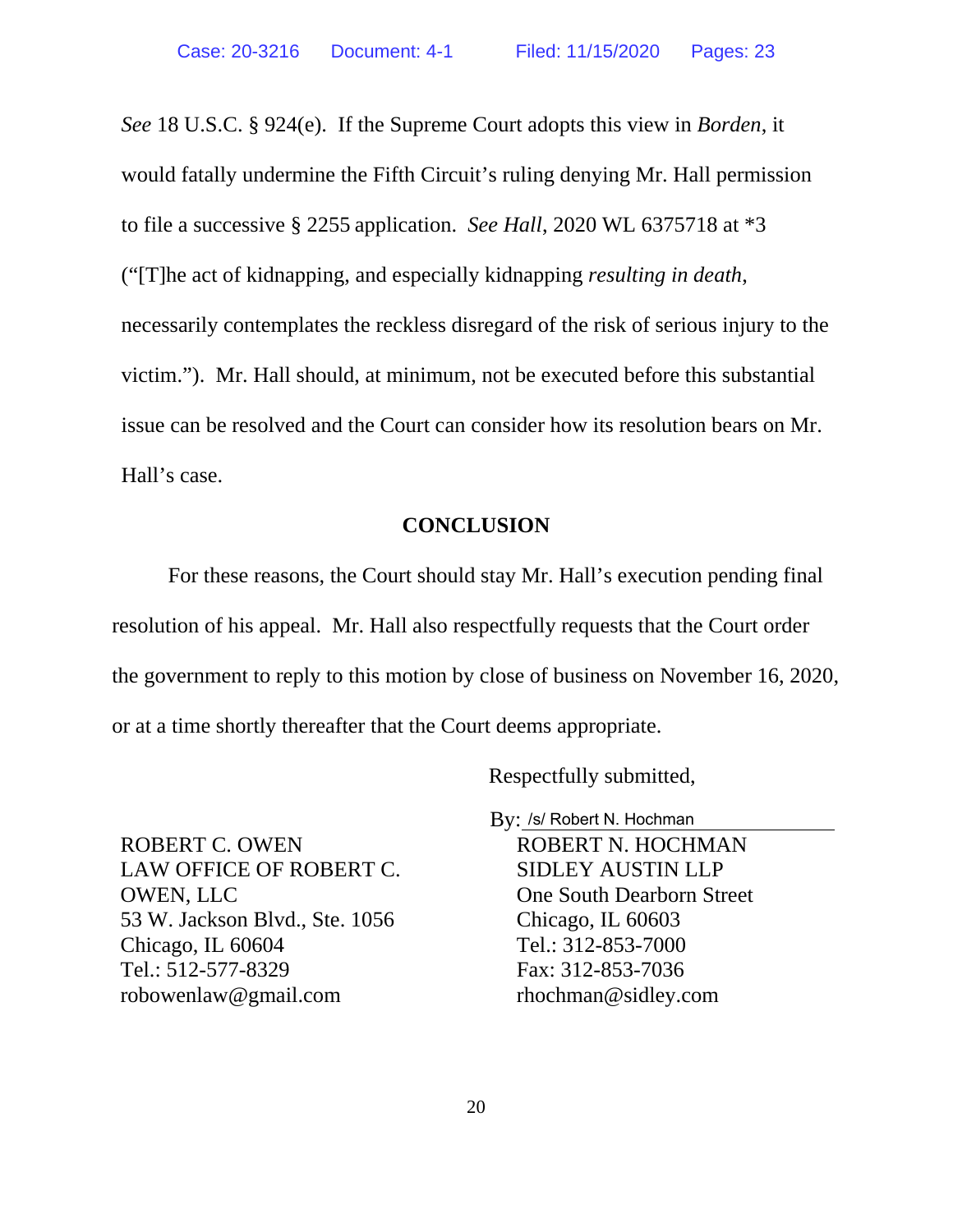# MARCIA A. WIDDER

104 Marietta Street NW Suite 260 Atlanta, GA 30303 Tel.: 404-222-9202 Marcy.widder@garesource.org

November 15, 2020

BENJAMIN GILLIG SIDLEY AUSTIN LLP 555 California Street, Ste. 2000 San Francisco, CA 94104 Tel.: 415-772-1200 Fax: 415-772-7400 bgillig@sidley.com

MAGGIE SEERY SIDLEY AUSTIN LLP 787 Seventh Avenue New York, NY 10019 Tel.: 212-839-5300 Fax: 212-839-5599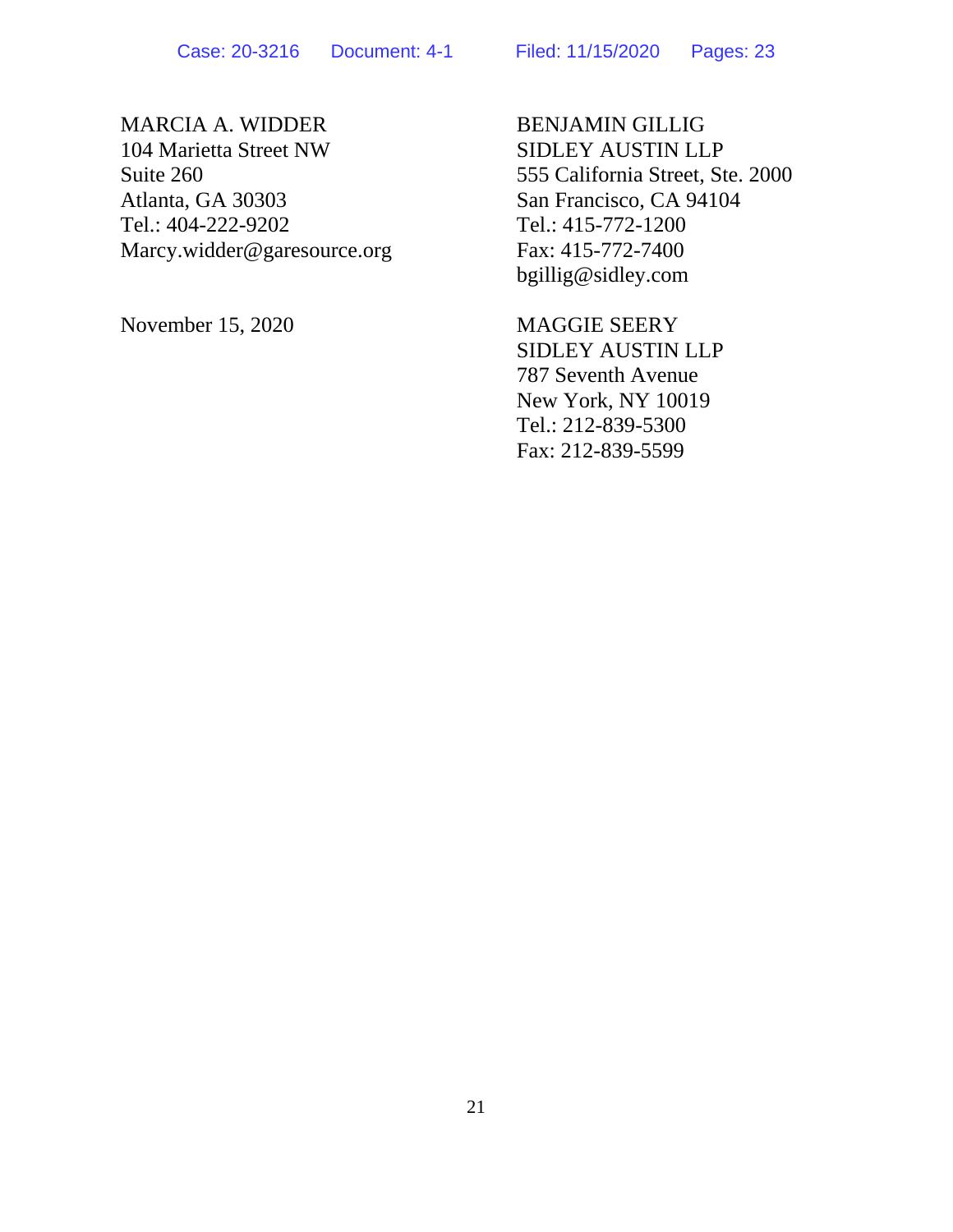# **CERTIFICATE OF COMPLIANCE**

Pursuant to Fed. R. App. P. 32(g)(1), the undersigned hereby certifies that this motion complies with the type-volume limitation of Fed. R. App. P. 27(d)(2)(A).

- 1. Exclusive of the exempted portions of the motion, as provided in Fed. R. App. P. 32(f), the motion contains 5097 words.
- 2. The motion has been prepared in proportionally spaced typeface using Microsoft Word for Office 365 in 14-point Times New Roman font. As permitted by Fed. R. App. P.  $32(g)(1)$ , the undersigned has relied on the word count feature of this word processing system in preparing this certificate.

November 15, 2020 /s/ Robert N. Hochman